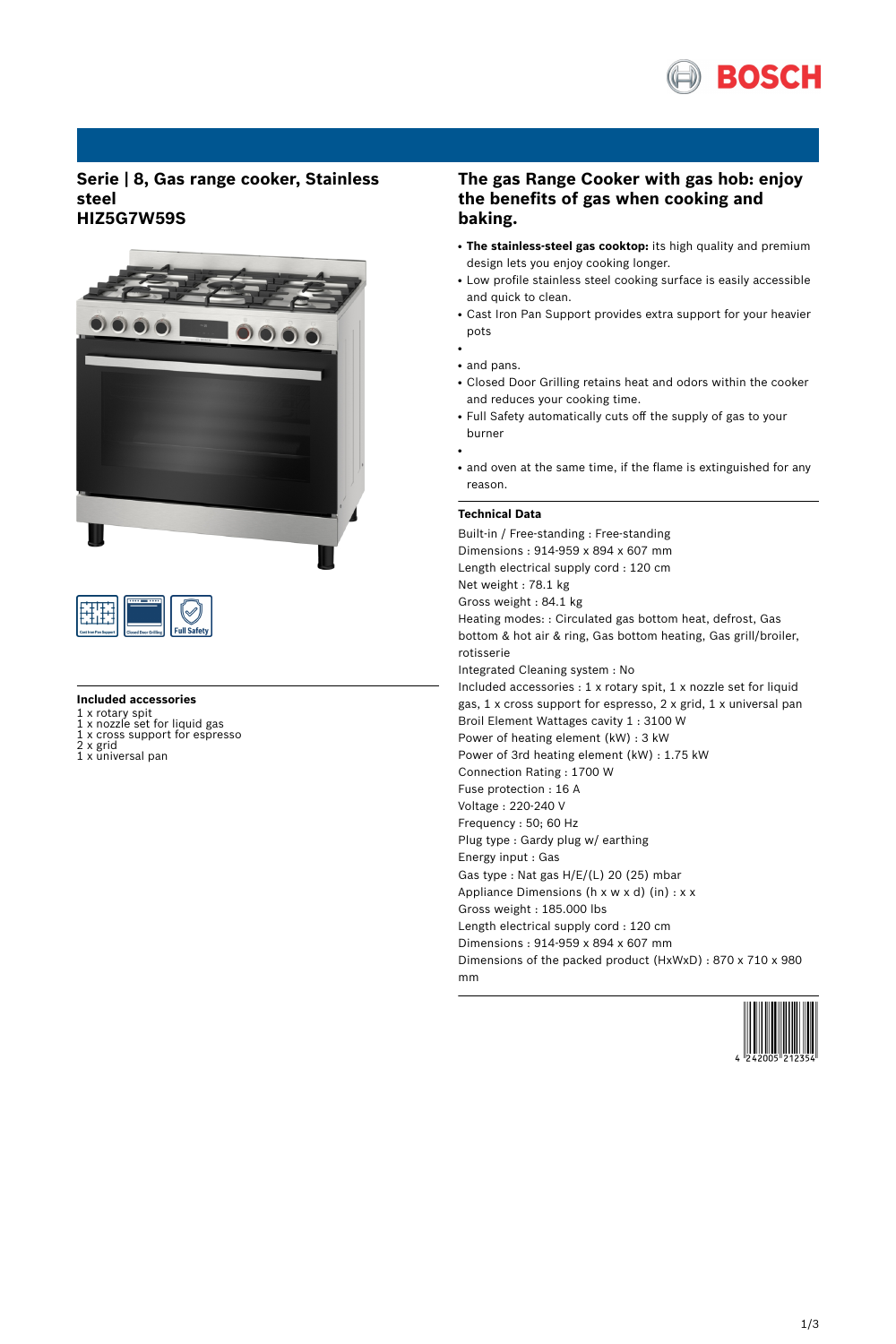

**Serie | 8, Gas range cooker, Stainless steel HIZ5G7W59S**

**The gas Range Cooker with gas hob: enjoy the benefits of gas when cooking and baking.**

### **Cooktop:**

- Gas hob
- <sup>1</sup> rapid, <sup>2</sup> standard, <sup>1</sup> economy, <sup>1</sup> wok burner
- Front left: Rapid burner <sup>3</sup> KW
- Rear left: Standard burner 1.75 KW
- Center: Wok burner 4.2 KW
- Rear right: Standard burner 1.75 KW
- Front right: Economy burner <sup>1</sup> KW
- 1 Hand ignition
- Flame failure safety device
- Cast iron continuous pan supports

#### **Type of oven / heating system:**

- Gas oven
- 6cooking functions: Defrost setting Rotisserie Gas grill Gas bottom heat Gas bottom & hot air & ring Circulated gas bottom heat

#### **Design:**

- Extra large net capacity oven (125 l)
- smooth cavity

## **Comfort:**

- Storage compartment

#### **Technical Information**

- Preset for natural gas (20mbar)